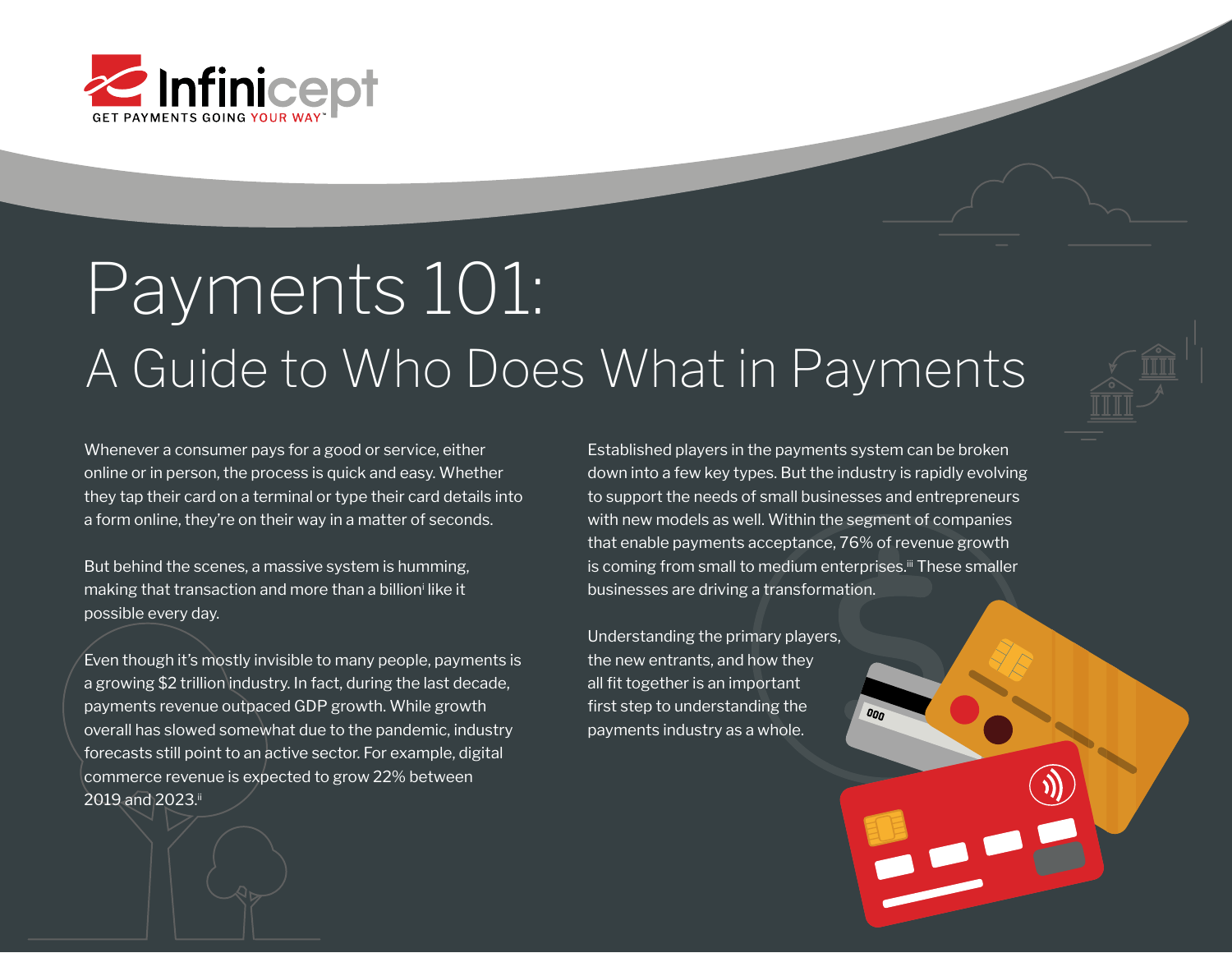## Who's Who in Payments

The payments system is an interconnected network of companies with specialized functions. Each business in the chain has a critical role to play in getting transaction information from the point of sale or service to the cardholder's bank and back again, keeping it secure along the way.

While other entities may be involved, there are a few primary players that are a part of every transaction: **card networks, issuing banks, payment processors,** and **acquiring banks**. A new group known broadly as **embedded payments providers** is also increasingly involved.



Here's more on the roles each of these types of businesses play and how they relate to each other:

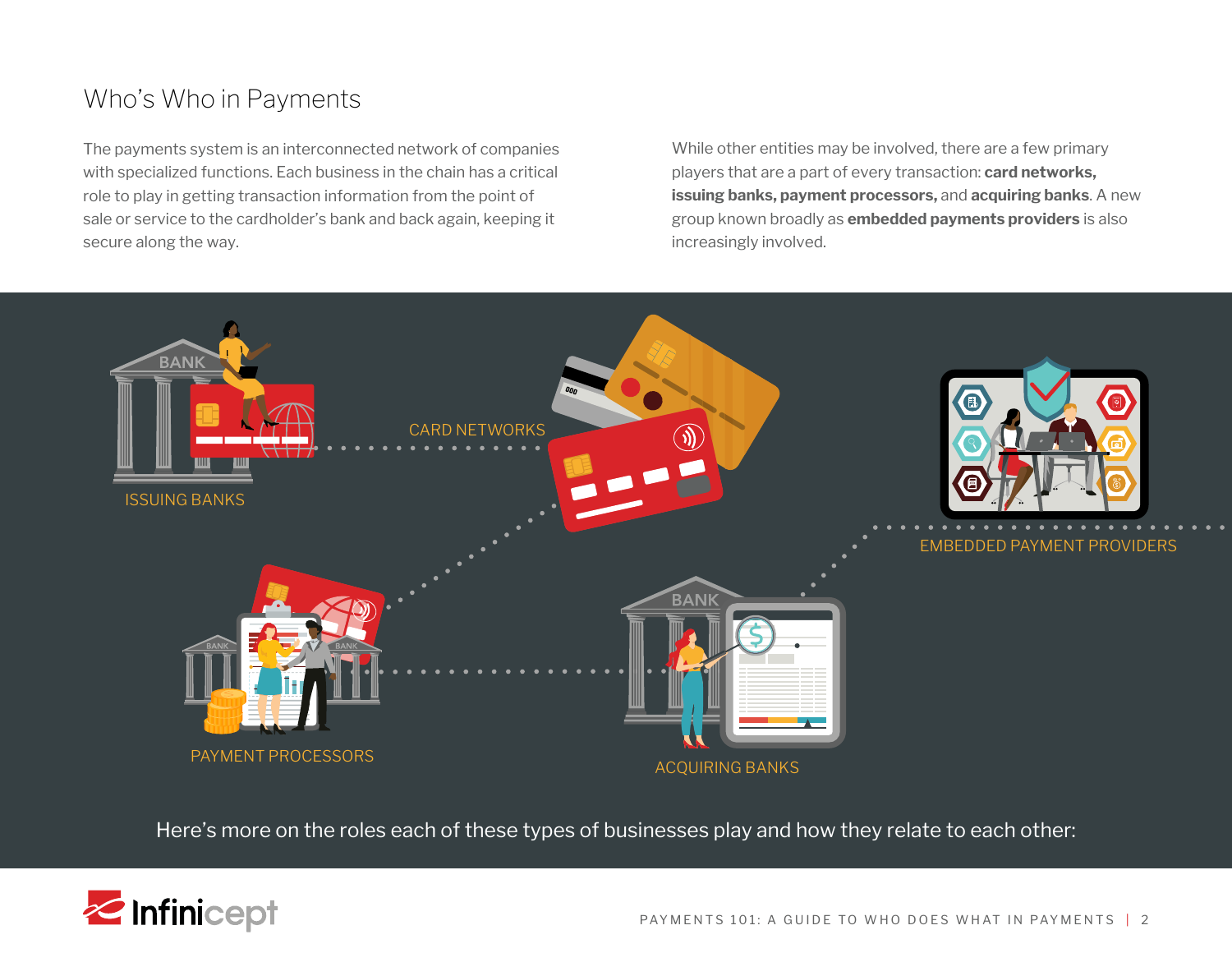

### ISSUING BANKS

Issuing banks are the banks that issue credit and debit cards to consumers. They are also often known simply as issuers. Issuers are important partners of the card networks; they're responsible for their cardholders' activity and adherence to card network rules.

When a consumer makes a payment at a retailer or other merchant, the issuer is responsible for authorizing the transaction. Primarily, this involves verifying the account and making sure the consumer has the available credit or the funds required for the purchase. The bank will also subject the transaction to its own set of fraud and risk rules.

If the transaction is authorized, the funds must then be moved from the issuing bank to the acquiring bank, a process known as settlement. This is a separate step from authorization, and it is usually handled later in batches with other transactions.

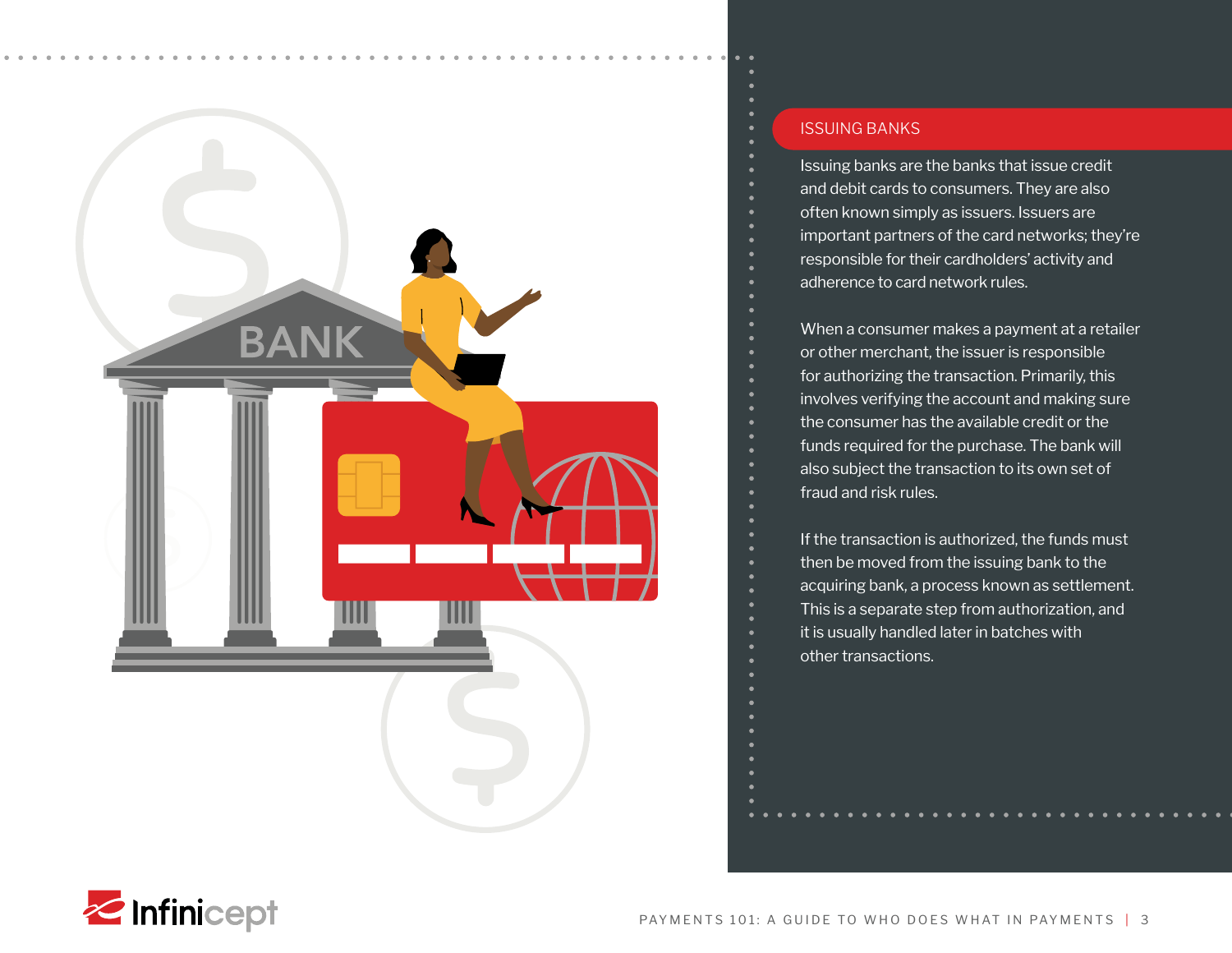#### CARD NETWORKS

The card networks with the largest market share are American Express, Discover, Mastercard and Visa. These companies provide the infrastructure needed to move and settle transactions between banks. They also create the rules that everyone in the payments ecosystem must follow, and they enforce compliance with those rules.

The card networks also set interchange rates. Interchange is a fee that acquiring banks pay to issuing banks as part of every transaction to cover the costs of issuing cards and the risk associated with enabling payments.

Finally, the networks are fundamental to driving growth in card usage, resulting in more payments revenue for everyone in the ecosystem. They do this by developing new products and services, pursuing and enabling new market segments, and promoting brand recognition and card acceptance.





#### PAYMENT PROCESSORS

Payment processors manage moving the transaction and settlement data between issuing and acquiring banks. They provide connections to the card networks, and they provide other back-office services to issuing and acquiring banks as well. They're also responsible for complying with card network rules and regulations.

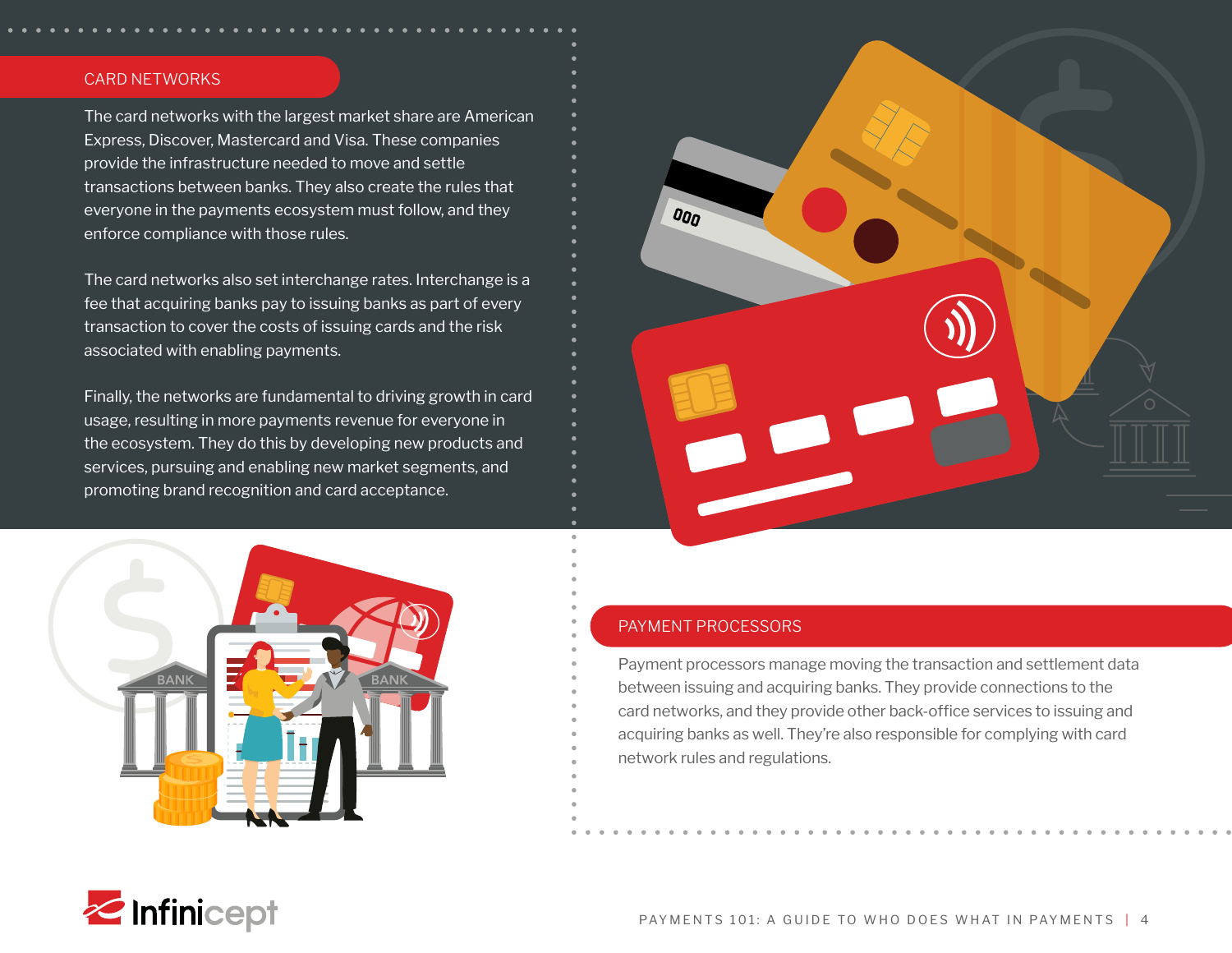#### ACQUIRING BANKS

Acquiring banks are the financial institutions that are responsible for getting the funds to the merchants. They are clients of the card networks, and they enable merchants to access the payments system through their relationships with the networks.

Acquiring banks underwrite and execute agreements with their merchant customers, collect fees from them, and often provide them with additional services related to payments. Acquiring banks carry and manage all of the risk associated with their merchants. They're responsible for their own and their merchants' compliance with network rules and government regulations.

In addition to performing these functions, acquiring banks may sponsor other entities to do so on their behalf as well. So, a merchant may actually get its payments services from other companies, such as resellers or embedded payments providers, rather than from acquiring banks directly. Any business wishing to offer payment services to merchants will need to have an agreement with an acquiring bank. They will also of course need to comply with card network rules.

Acquiring banks are often referred to as "merchant acquirers" or simply "acquirers." But the term merchant acquirer is not defined by the card networks, so companies other than banks that connect merchants to the payments ecosystem may sometimes call themselves acquirers.



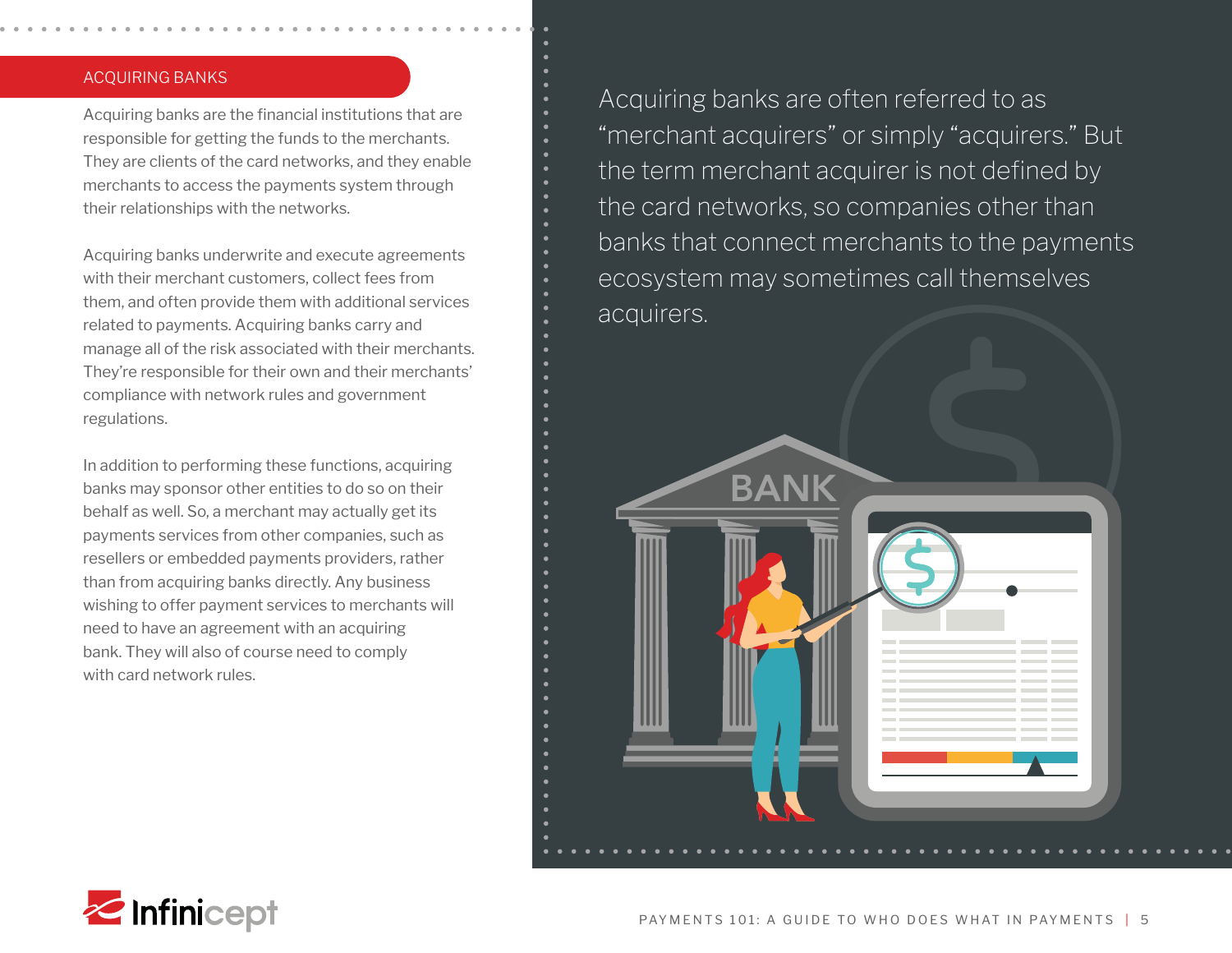#### EMBEDDED PAYMENT PROVIDERS

Today, there is a new approach to marketing and selling merchant services. Merchant services are increasingly being offered through an "embedded payments" approach. The term embedded payments refers to the seamless integration of a payments function and its supporting processes into a software application.

Using this model, merchants might accept payments through the vertical software provider they use for their other business functions. Or they might accept them through a web site where they are selling their goods. These are some of the more common embedded payments approaches:

**Marketplaces.** Marketplaces bring together cardholders and retailers on an e-commerce website or mobile application. A marketplace does not own the goods or services; it simply provides a platform for sellers and conducts a single checkout and payment process for goods from multiple sellers. Marketplaces must perform merchant underwriting and risk monitoring on sellers on their platforms.



**Payment facilitators.** Increasingly, software providers are offering payments through their platforms. Doing so allows them to offer a more comprehensive set of services to meet their customers' business needs. Payments can be integrated with other business functions to streamline operations and reduce the need for manual processes.

Many ISVs are taking on responsibility for payments themselves by becoming what is defined by the card networks as "payment facilitators." The term is often shortened to "Payfac©." Payfacs provide underwriting, onboarding, pricing, risk mitigation and funds settlement to a range of merchant types.

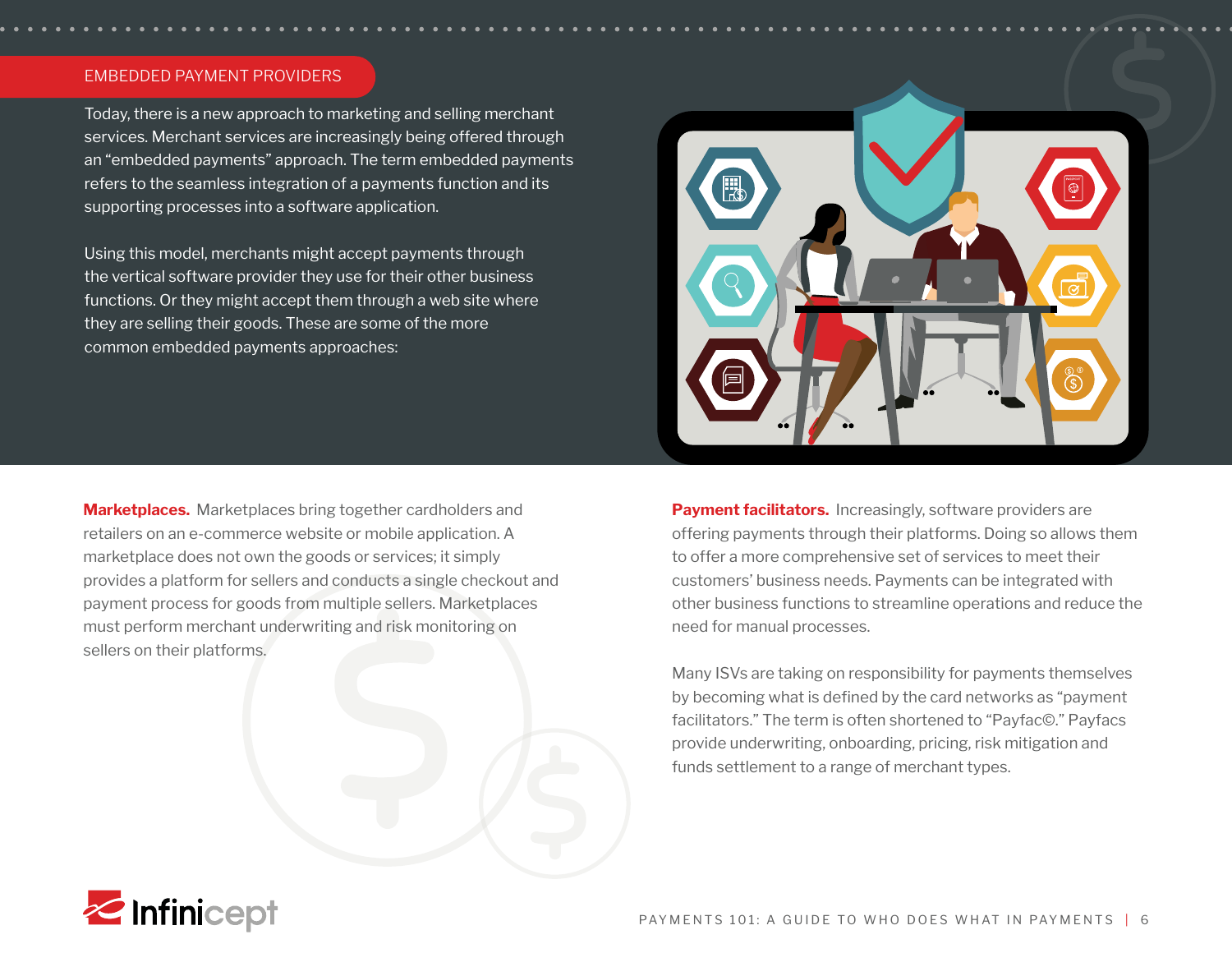Vertical software companies have an advantage in underwriting and risk management because of their familiarity with the industry in which they operate. They know things about their customers and their environment that general payment providers will not.

Payfacs have full control over their payment function and claim the most revenue from the processing fees. They typically have a two-party agreement directly with their merchant clients, called submerchants.

Software companies that prefer not to take on the responsibility of being a full payment facilitator may choose to partner with outside payments providers. These providers contract with the merchant and offer a spectrum of other services related to payments, depending on how much the ISV wants to take on.

On the simplest end of this spectrum, the ISV refers its customers directly to the provider in what is known as a referral agreement and receives a modest referral fee in return. ISVs using this model typically have no risk, liability, or control over their customers payments, and they receive the least revenue from processing fees.

Some payments providers now offer more choices, such as customized, white-labeled merchant applications and underwriting processes and more streamlined onboarding. They typically offer more of a share of the payments revenue than was traditionally available in the referral model and more visibility into underwriting decisions. The treatment of risk and liability varies with these companies, and ownership of customer data is often unclear.